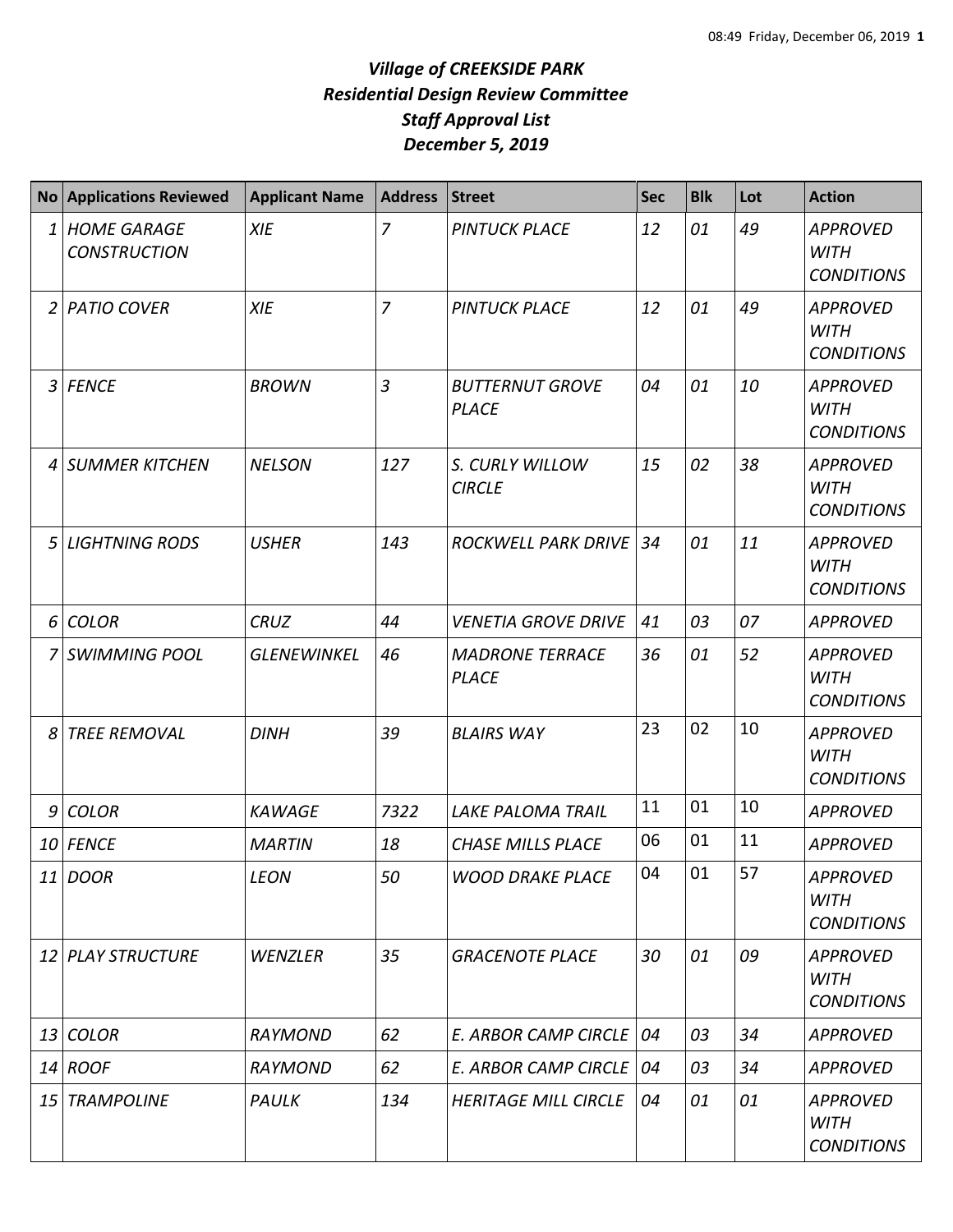| No <sub>1</sub> | <b>Applications Reviewed</b> | <b>Applicant Name</b> | <b>Address</b> | Street                                  | <b>Sec</b> | <b>Blk</b> | Lot | <b>Action</b>                                       |
|-----------------|------------------------------|-----------------------|----------------|-----------------------------------------|------------|------------|-----|-----------------------------------------------------|
|                 | 16 PATIO COVER               | <b>RAO</b>            | 15             | N. CURLY WILLOW<br><b>CIRCLE</b>        | 15         | 02         | 03  | <b>APPROVED</b><br><b>WITH</b><br><b>CONDITIONS</b> |
|                 | 17 SUMMER KITCHEN            | <b>WATKINS</b>        | $\overline{2}$ | PASSIVE ALCOVE<br><b>COURT</b>          | 40         | 01         | 05  | <b>APPROVED</b><br><b>WITH</b><br><b>CONDITIONS</b> |
|                 | 18 SUMMER KITCHEN            | <b>RIEHL</b>          | 58             | <b>MADRONE TERRACE</b><br><b>PLACE</b>  | 36         | 01         | 01  | <b>APPROVED</b><br><b>WITH</b><br><b>CONDITIONS</b> |
|                 | 19 SOLAR PANELS              | <b>RANA</b>           | 10             | <b>DEVON DALE DRIVE</b>                 | 20         | 01         | 33  | <b>APPROVED</b><br><b>WITH</b><br><b>CONDITIONS</b> |
|                 | 20 PATIO COVER               | <b>SCOTT</b>          | 127            | <b>E. JAGGED RIDGE</b><br><b>CIRCLE</b> | 14         | 05         | 26  | <b>APPROVED</b><br><b>WITH</b><br><b>CONDITIONS</b> |
|                 | 21 ARTIFICIAL TURF           | <b>JIMENEZ</b>        | 47             | <b>BLAIRS WAY</b>                       | 23         | 02         | 12  | <b>APPROVED</b><br><b>WITH</b><br><b>CONDITIONS</b> |
|                 | 22 SWIMMING POOL             | <b>LESLIE</b>         | 119            | S. BEECH SPRINGS<br><b>CIRCLE</b>       | 10         | 03         | 09  | <b>APPROVED</b><br><b>WITH</b><br><b>CONDITIONS</b> |
|                 | 23 SWIMMING POOL             | <b>CHERIT</b>         | 114            | <b>DEER PLAIN DRIVE</b>                 | 24         | 01         | 03  | <b>APPROVED</b><br><b>WITH</b><br><b>CONDITIONS</b> |
| 24              | <b>TREE REMOVAL</b>          | <b>STEIN</b>          | 140            | <b>THUNDER VALLEY</b><br><b>DRIVE</b>   | 35         | 01         | 30  | <b>APPROVED</b>                                     |
|                 | 25 SWIMMING POOL             | <b>STEIN</b>          | 140            | <b>THUNDER VALLEY</b><br><b>DRIVE</b>   | 35         | 01         | 30  | <b>APPROVED</b><br><b>WITH</b><br><b>CONDITIONS</b> |
|                 | 26 PERGOLA                   | <b>STEIN</b>          | 140            | <b>THUNDER VALLEY</b><br><b>DRIVE</b>   | 35         | 01         | 30  | <b>APPROVED</b><br><b>WITH</b><br><b>CONDITIONS</b> |
|                 | 27 SUMMER KITCHEN            | <b>STEIN</b>          | 140            | <b>THUNDER VALLEY</b><br><b>DRIVE</b>   | 35         | 01         | 30  | <b>APPROVED</b><br><b>WITH</b><br><b>CONDITIONS</b> |
|                 | 28 PERGOLA                   | LYONS                 | 59             | <b>NATURES SONG DRIVE</b>               | 40         | 01         | 16  | <b>APPROVED</b>                                     |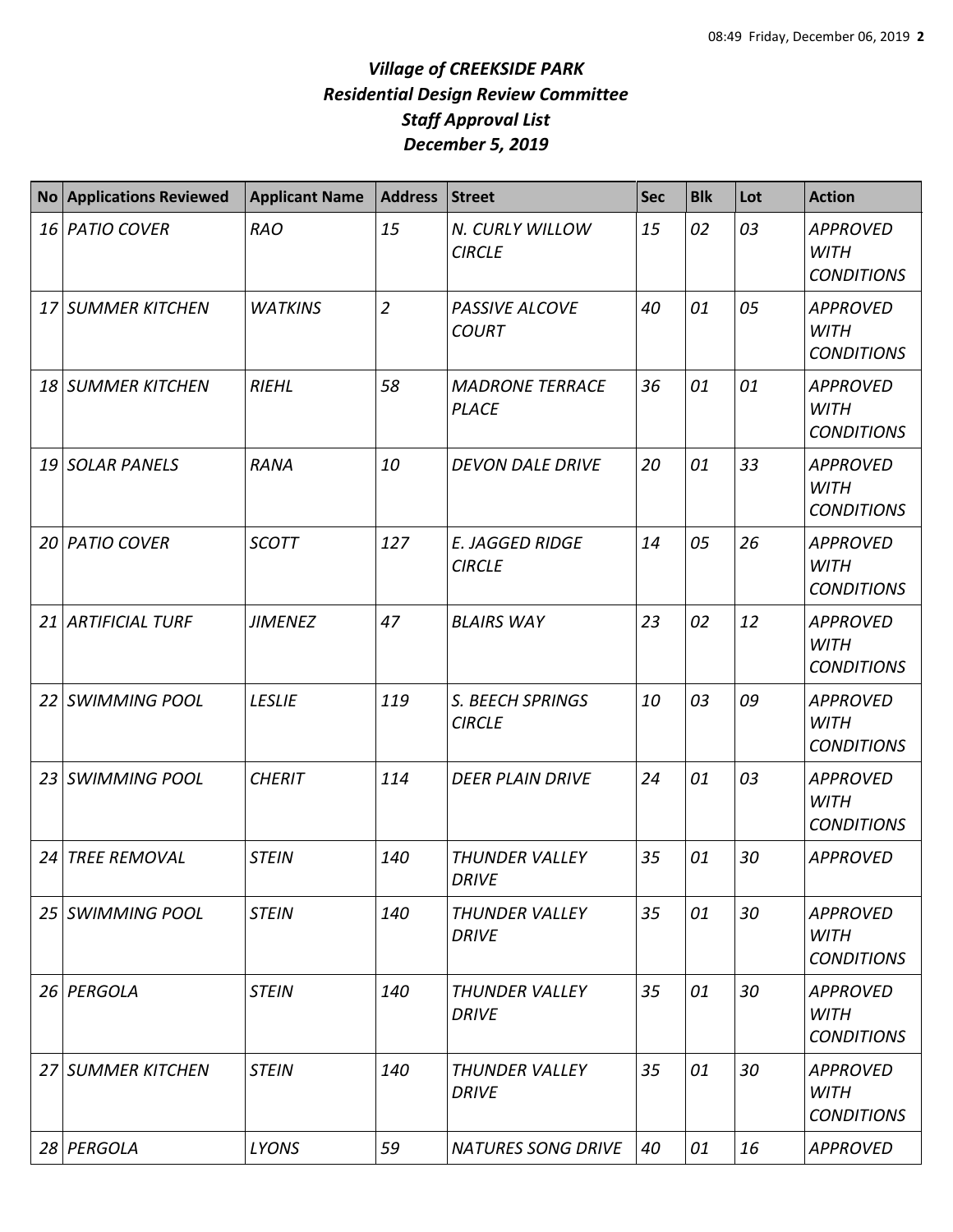| No <sub>1</sub> | <b>Applications Reviewed</b>  | <b>Applicant Name</b> | <b>Address</b> | <b>Street</b>                          | <b>Sec</b> | <b>Blk</b> | Lot | <b>Action</b>                                       |
|-----------------|-------------------------------|-----------------------|----------------|----------------------------------------|------------|------------|-----|-----------------------------------------------------|
|                 | $29$ FENCE                    | <b>DAVIS</b>          | 69             | <b>WINTER SUNRISE</b><br><b>CIRCLE</b> | 38         | 01         | 20  | <b>APPROVED</b><br><b>WITH</b><br><b>CONDITIONS</b> |
|                 | 30 ROOF                       | <b>SONNIER</b>        | 22             | <b>VERDIN PLACE</b>                    | 13         | 01         | 40  | <b>APPROVED</b>                                     |
|                 | 31 SWIMMING POOL              | <b>PEYTON</b>         | 18             | SATINLEAF PLACE                        | 07         | 01         | 03  | <b>APPROVED</b><br><b>WITH</b><br><b>CONDITIONS</b> |
|                 | 32 BASKETBALL GOAL            | <b>WILKERSON</b>      | 94             | N. CURLY WILLOW<br><b>CIRCLE</b>       | 15         | 01         | 18  | <b>APPROVED</b>                                     |
|                 | 33 FENCE                      | <b>STEIN</b>          | 140            | THUNDER VALLEY<br><b>DRIVE</b>         | 35         | 01         | 30  | <b>APPROVED</b><br><b>WITH</b><br><b>CONDITIONS</b> |
|                 | 34 FENCE                      | <b>LENCZEWSKI</b>     | 55             | E. CRYSTAL CANYON<br><b>CIRCLE</b>     | 01         | 01         | 47  | <b>APPROVED</b><br><b>WITH</b><br><b>CONDITIONS</b> |
|                 | 35 SWIMMING POOL              | <b>MUCKLER</b>        | 51             | <b>E. ARBOR CAMP CIRCLE</b>            | 04         | 01         | 45  | <b>APPROVED</b><br><b>WITH</b><br><b>CONDITIONS</b> |
| 36 <sup>1</sup> | <b>SWIMMING POOL</b>          | <b>WEEKS</b>          | 75             | <b>BLUE NORTHER DRIVE</b>              | 35         | 01         | 13  | <b>APPROVED</b><br><b>WITH</b><br><b>CONDITIONS</b> |
|                 | 37 OUTDOOR<br><b>BATHROOM</b> | <b>WEEKS</b>          | 75             | <b>BLUE NORTHER DRIVE</b>              | 35         | 01         | 13  | <b>APPROVED</b><br><b>WITH</b><br><b>CONDITIONS</b> |
|                 | 38 FIREPIT                    | <b>WEEKS</b>          | 75             | <b>BLUE NORTHER DRIVE</b>              | 35         | 01         | 13  | <b>APPROVED</b><br><b>WITH</b><br><b>CONDITIONS</b> |
|                 | 39 FIRE PLACE                 | <b>WEEKS</b>          | 75             | <b>BLUE NORTHER DRIVE</b>              | 35         | 01         | 13  | <b>APPROVED</b><br><b>WITH</b><br><b>CONDITIONS</b> |
|                 | 40 SUMMER KITCHEN             | <b>WEEKS</b>          | 75             | <b>BLUE NORTHER DRIVE</b>              | 35         | 01         | 13  | <b>APPROVED</b><br><b>WITH</b><br><b>CONDITIONS</b> |
|                 | 41 PATIO COVER                | <b>WEEKS</b>          | 75             | <b>BLUE NORTHER DRIVE</b>              | 35         | 01         | 13  | <b>APPROVED</b><br>WITH<br><b>CONDITIONS</b>        |